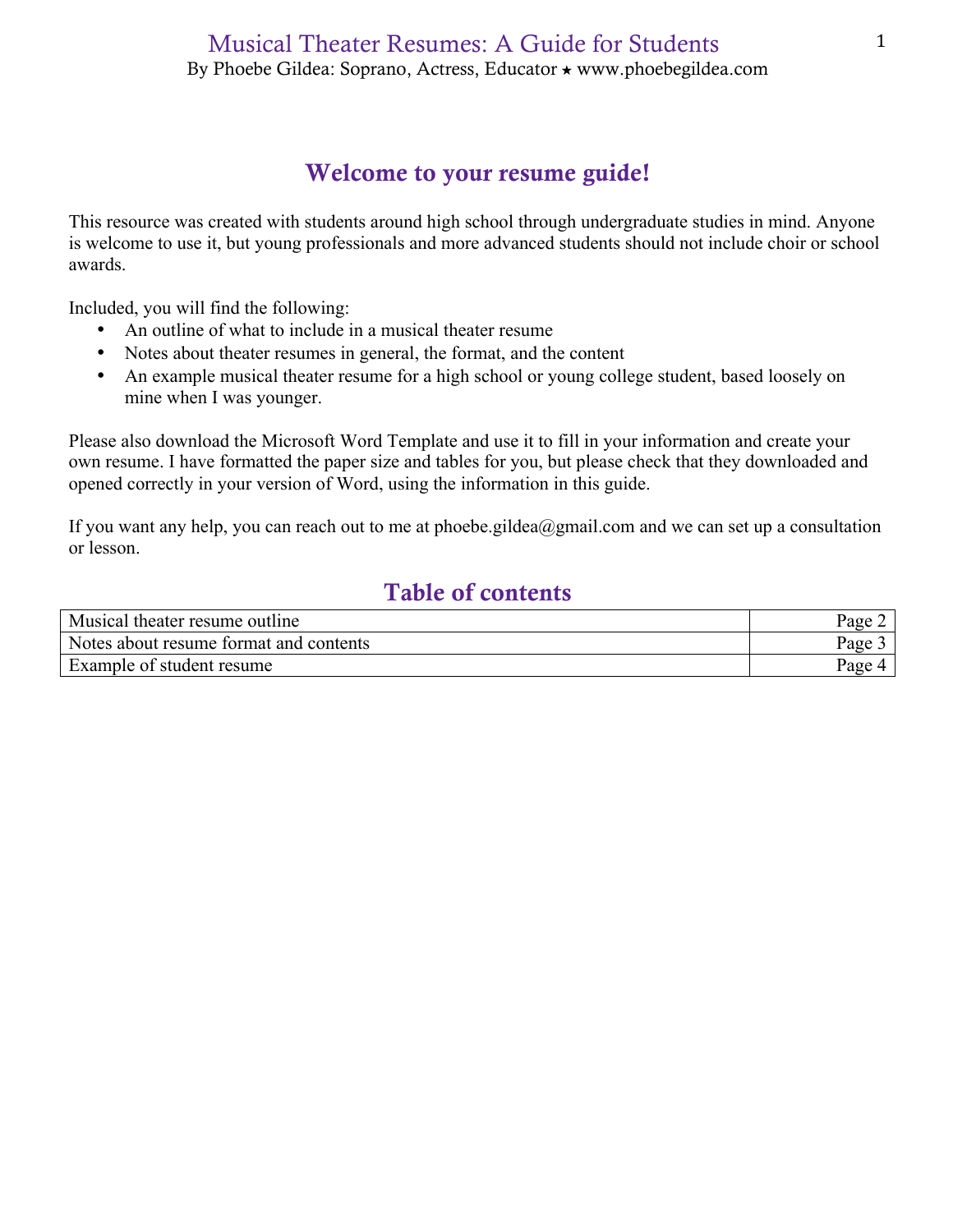## Musical Theater Resumes: A Guide for Students By Phoebe Gildea: Soprano, Actress, Educator ★ www.phoebegildea.com

Optional "second look" headshot (This is just a placeholder, not necessarily the size/dimensions.)

# **Name Actor / Singer**

Phone number • Email address Height: #'#'' • Weight: ###lbs • Voice type and range

#### **THEATER**

| TITLE OF SHOW (in all caps and   Character (or ensemble) |                                | Company (Director's Name if |
|----------------------------------------------------------|--------------------------------|-----------------------------|
| <i>italicized</i> )                                      |                                | well known)                 |
| <b>TITLE OF SHOW</b>                                     | Character u/s (if you were the | Company                     |
|                                                          | understudy)                    |                             |
|                                                          |                                |                             |
|                                                          |                                |                             |
|                                                          |                                |                             |
|                                                          |                                |                             |

## **SOLO CONCERT PERFORMANCES**

| Soloist – Name of Piece or Concert | ∠ompany                                 |
|------------------------------------|-----------------------------------------|
| Featured Singer – Camp             | Theater/school/wherever camp took place |
|                                    |                                         |

#### **CHOIR**

| Name of Choir | Name of school or community group |  |
|---------------|-----------------------------------|--|
|               |                                   |  |
|               |                                   |  |
|               |                                   |  |

## **AWARD AND HONORS**

| Name of Award          | School or Company that gave you the award |
|------------------------|-------------------------------------------|
| Name of Honors Society | School or Company that is affiliated      |

#### **TRAINGING & EDUCATION**

SCHOOL (Class of year) (*List degree if applicable*) SUMMER CAMP: with one-line description of what you did

Acting: List teachers Voice: List teachers Movement: List Teachers Dance: List teachers

#### **SPECIAL SKILLS**

List anything you can do on the spot if asked. Include dialects, languages, instruments, dance, tumbling, sports, etc. Basically anything you can do. Even belching on command.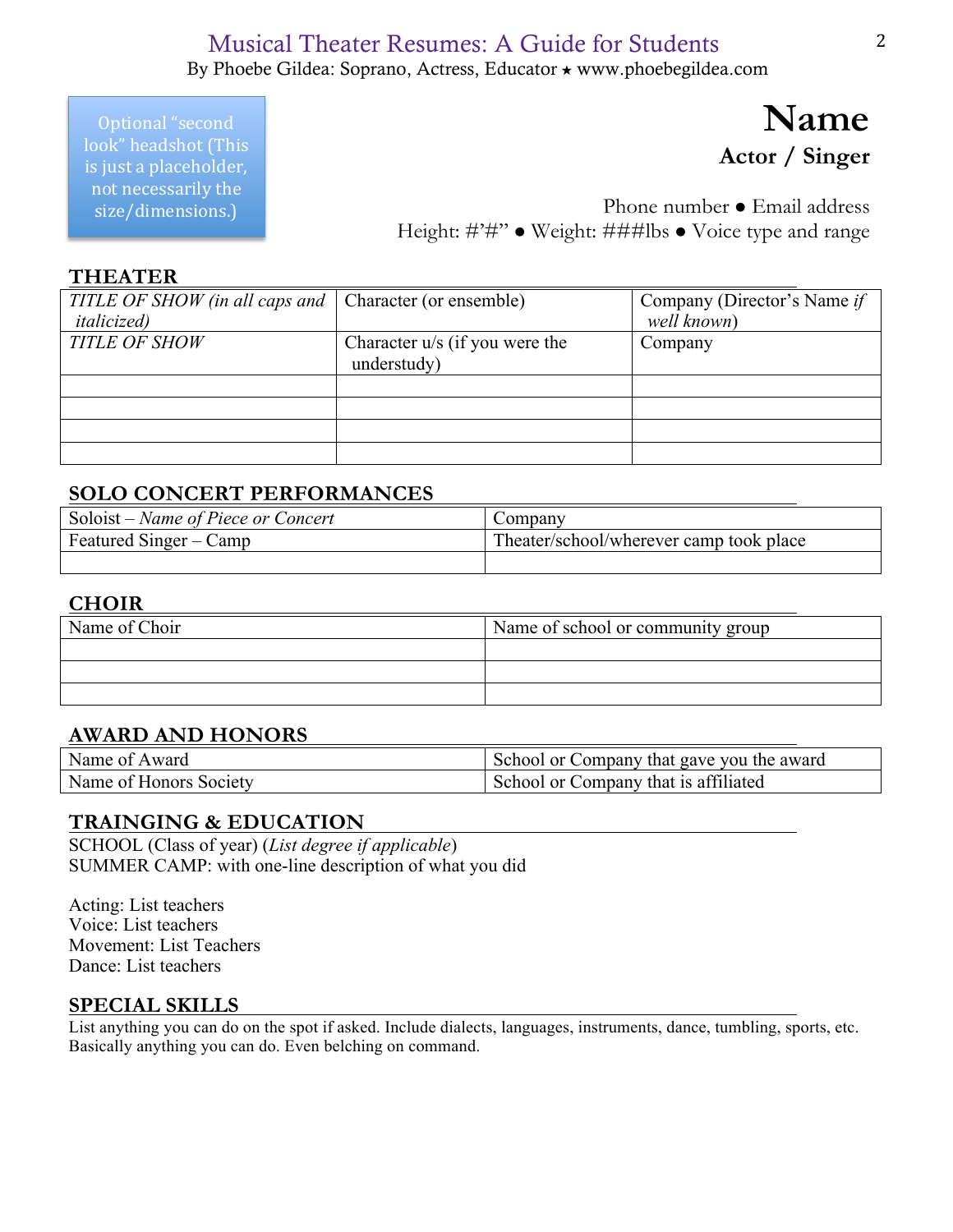## Musical Theater Resumes: A Guide for Students By Phoebe Gildea: Soprano, Actress, Educator ★ www.phoebegildea.com

#### Notes:

- 1. Overall resume size must be 8x10, not standard paper size. The template available on my website is already set to 8x10 in my Microsoft Word. You can check that it opened correctly in your computer and/or change the paper size in Microsoft Word by using the dropdown menu: Format > Document > Page Setup > Paper Size > Manage Custom Sizes (if 8x10 isn't automatically on the list).
- 2. Your resume must be only one page.
- 3. Resume should be printed on the back of your headshot or stapled to the back on all four corners.
- 4. Choose your own personal font that you will use in the header of all your materials. (You can change your mind until you become professional, but make sure it's legible.)
- 5. Use tables to organize your information, and then hide the gridlines, as in the template.
- 6. Order each section from biggest/most impressive to smallest.
- 7. You may include film, television, and/or commercial work in addition to theater if you have any.
- 8. Only list the director of a show if they are well known. Otherwise, simply the company name is fine.
- 9. If you don't have anything in a particular section yet, just leave it off.
- 10. Be honest, and do not apologize for being young or just starting out. It's fine to have a shorter resume for now. Everyone has to start somewhere.
- 11. Academic Awards and honors (like honor roll) show that you are a hard worker, even if they're not related to your performing.
- 12. Feel free to add more rows or take rows out of any section.
- 13. You might not have anybody to list for a particular part of your training yet. That's okay. Just leave it off.
- 14. If you have many people to list for a section of your training, list only your current teacher and those who have been most influential.
- 15. Once you have enough Theater and Solo work that the resume becomes longer than one page, you can start deleting things from the Choir section until you have no Choir section. The next section to go will be Awards and Honors. These sections do not appear on professional level resumes.
- 16. Check in with the current trends, as theater resume conventions change continuously.
- 17. When you become professional, ask someone to help you check that you name isn't taken by someone in the industry. Theater unions have rules that there can't be two people using the same professional name. If that's a problem, you'll need to do something like add your middle name, use your middle name as your last name, or some other creative solution.
- 18. Also when you become a professional, you will need to list union affiliation, including if you are not in a union.